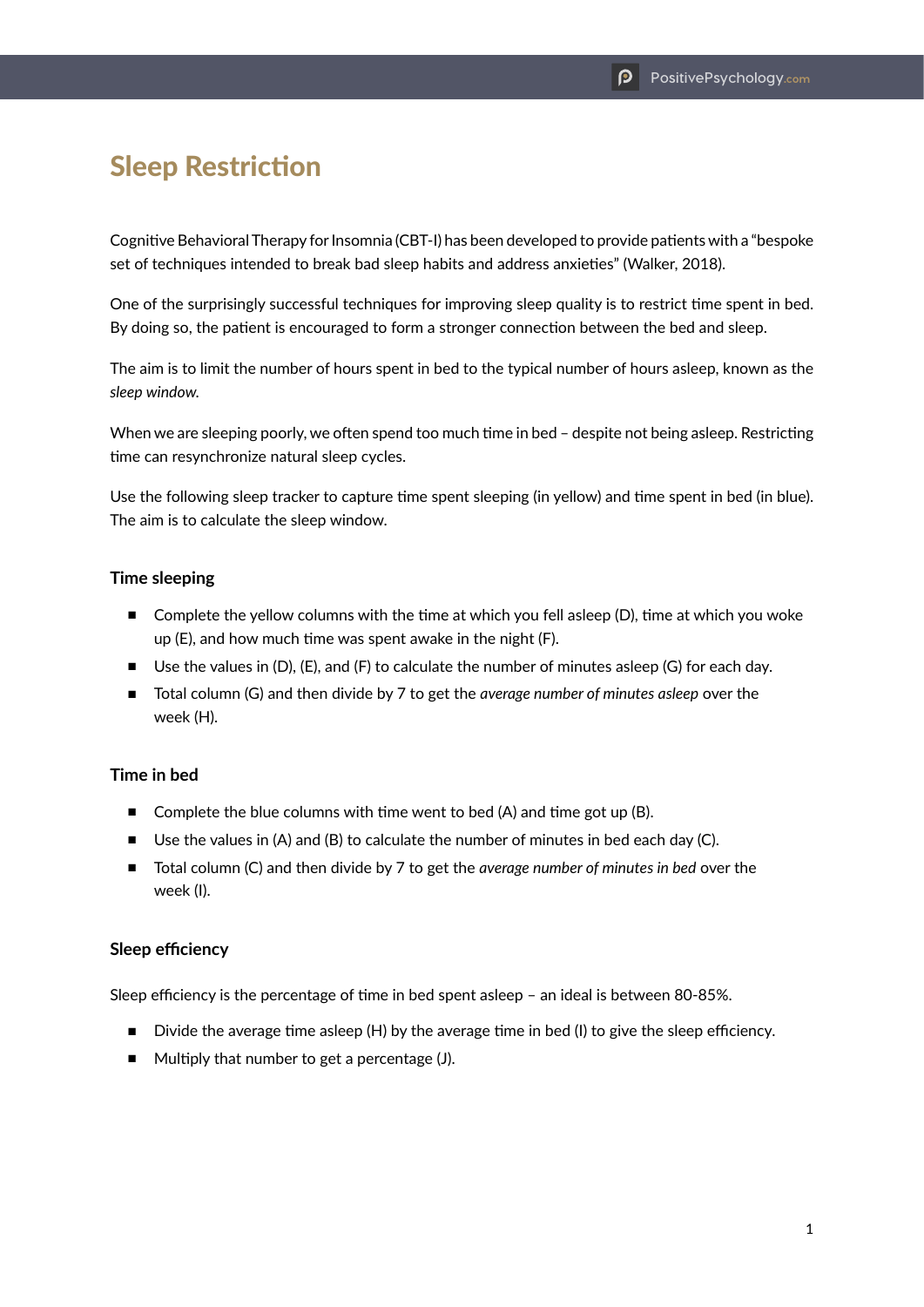|               | <b>Minutes</b><br>$\overline{Q}$                               |       |       |       |       |       |       |       |                                                    |                           |
|---------------|----------------------------------------------------------------|-------|-------|-------|-------|-------|-------|-------|----------------------------------------------------|---------------------------|
|               | Got up<br>$\widehat{\mathbf{e}}$                               |       |       |       |       |       |       |       | Average number<br>of minutes in<br>bed per day (l) | Sleep efficiency<br>% (J) |
| Time in bed   | Went to bed<br>$\widehat{\mathcal{L}}$                         |       |       |       |       |       |       |       |                                                    |                           |
|               | Total number of<br>minutes asleep<br>$\overline{\mathfrak{S}}$ |       |       |       |       |       |       |       | Average number<br>of minutes asleep<br>per day (H) |                           |
|               | Length of time<br>awake in night<br>(F)                        |       |       |       |       |       |       |       |                                                    |                           |
|               | Woke up at time<br>$\widehat{\Xi}$                             |       |       |       |       |       |       |       |                                                    |                           |
| Time sleeping | Fell asleep<br>at time<br>(D)                                  |       |       |       |       |       |       |       |                                                    |                           |
|               |                                                                | Day 1 | Day 2 | Day 3 | Day 4 | Day 5 | Day 6 | Day 7 |                                                    |                           |